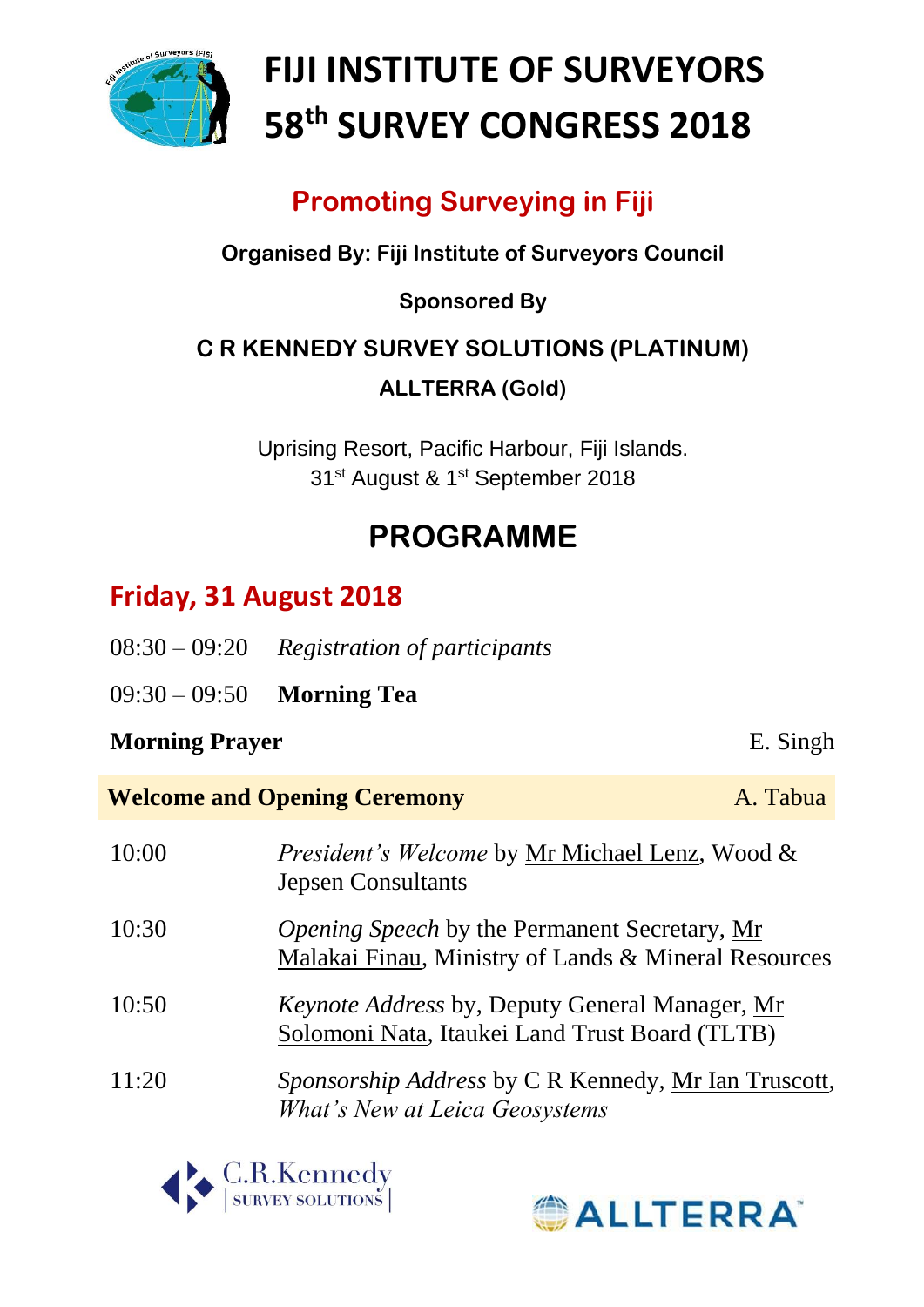| 11:40                            | Promoting Surveying in Fiji, <i>Paserio Samisoni</i>                                   |            |
|----------------------------------|----------------------------------------------------------------------------------------|------------|
| 12:10                            | <b>Group Photograph</b>                                                                |            |
| 12:30                            | <b>Lunch Break</b>                                                                     |            |
| <b>Geodetic Reference System</b> |                                                                                        | D. Narayan |
| 13:30                            | Practicalities of datum modernisation in the Pacific,<br><u>Richard Stanaway</u>       |            |
| 14:20                            | Fiji's GNSS CORS Network, Sanjesh Kumar                                                |            |
| 14:40                            | GNSS CORS Infrastructure, Andrick Lal                                                  |            |
| 15:00                            | <b>GNSS CORS Monitoring Surveys, Marika Kalouniviti</b><br>& Veenil Rattan             |            |
| 15:20                            | Hexagon SmartNet, Raziq Noor                                                           |            |
| 15:40                            | <b>Short Break</b>                                                                     |            |
| <b>Cadastral System in Fiji</b>  |                                                                                        | S. Kumar   |
| 16:00                            | Cadastral Plan Generation, <i>Irwin Lane</i>                                           |            |
| 16:20                            | Assessment of Survey Plans in Lands Department, <i>Jone</i><br>Cavu                    |            |
| 16:40                            | <b>TLTB</b> Panel of Surveyors, Ravi Singh                                             |            |
| 17:00                            | TLTB Survey Services - Regional Offices, Peni<br>Raiwalui                              |            |
| 17:00                            | <b>TLTB Regional Master Plan Update and LDVC</b><br>Processes, <i>Epeli Nadraigere</i> |            |

**Cocktail Function hosted by 12d Solutions Pty Ltd (New Zealand)**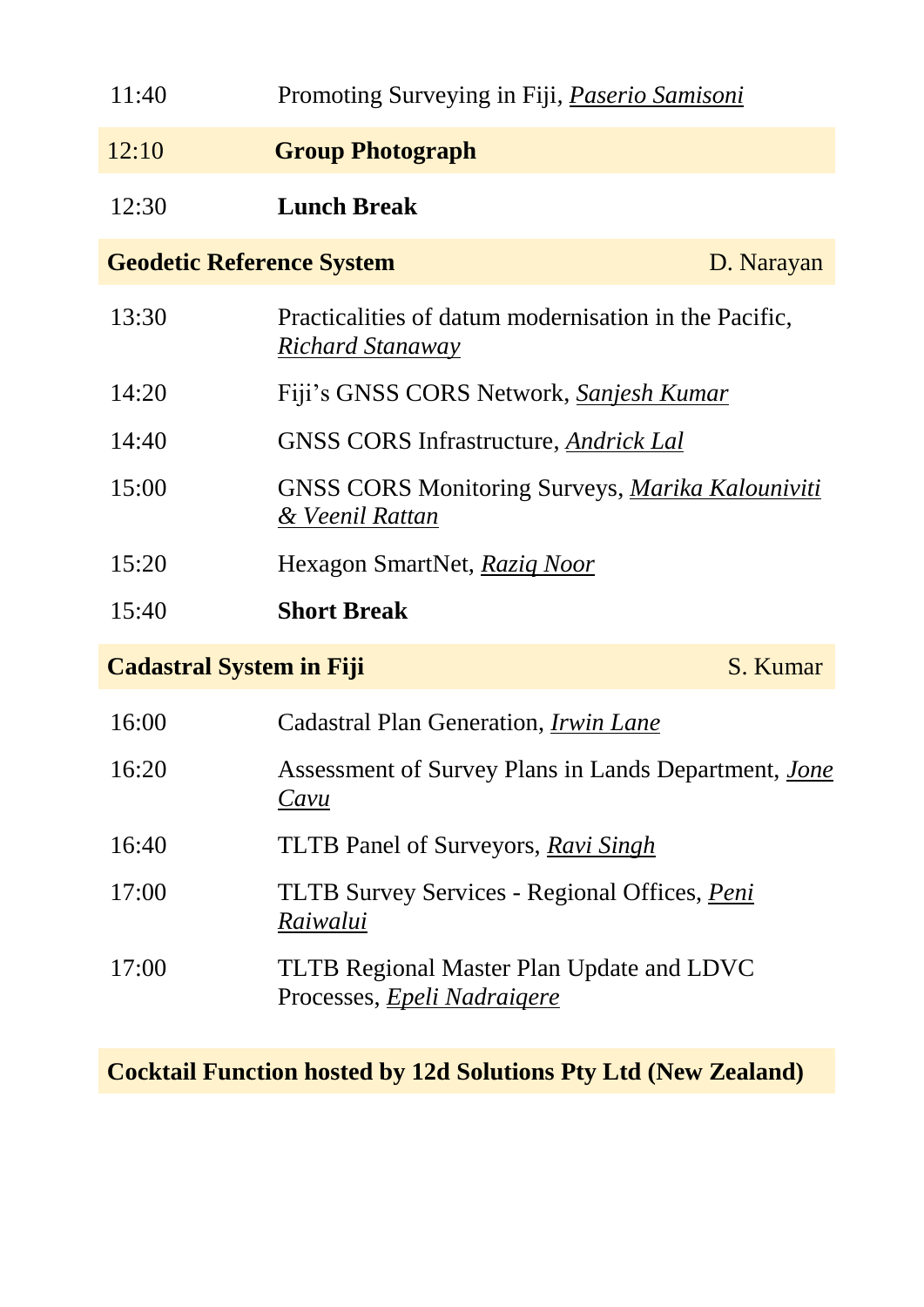

# **FIJI INSTITUTE OF SURVEYORS 58th SURVEY CONGRESS 2018**

### **PROGRAMME**

### **Saturday, 1 September 2018**

| <b>Surveying Education in Fiji</b><br>M. Lenz          |                                                                                                                      |          |  |
|--------------------------------------------------------|----------------------------------------------------------------------------------------------------------------------|----------|--|
| 09:00                                                  | Survey Education in Fiji, <i>Rohitesh Prasad</i>                                                                     |          |  |
| <b>Unmanned Aerial Vehicles (UAV) System</b><br>A. Lal |                                                                                                                      |          |  |
| 09:30                                                  | Simplifying the Integrating of UAV System, Scanning<br>and Traditional Survey Data, <i>Jonathan Davis</i>            |          |  |
| 10:00                                                  | Unmanned Aerial Surveying in heavily vegetated areas<br>challenges and processing techniques, <i>Richard Russell</i> |          |  |
| 10:30                                                  | <b>Morning Tea</b>                                                                                                   |          |  |
| 11:00                                                  | Drone Surveying in Fiji, Christopher Saili & Dinesh<br>Narayan                                                       |          |  |
| <b>Divisional Survey Offices in Fiji</b>               |                                                                                                                      | T. Fesau |  |
| 11:30                                                  | Divisional Lands Office Central Eastern,                                                                             |          |  |
| 11:40                                                  | Divisional Lands Office Western                                                                                      |          |  |
| 11:50                                                  | Divisional Lands Office Northern                                                                                     |          |  |
| 12:00                                                  | <b>Lunch Break</b>                                                                                                   |          |  |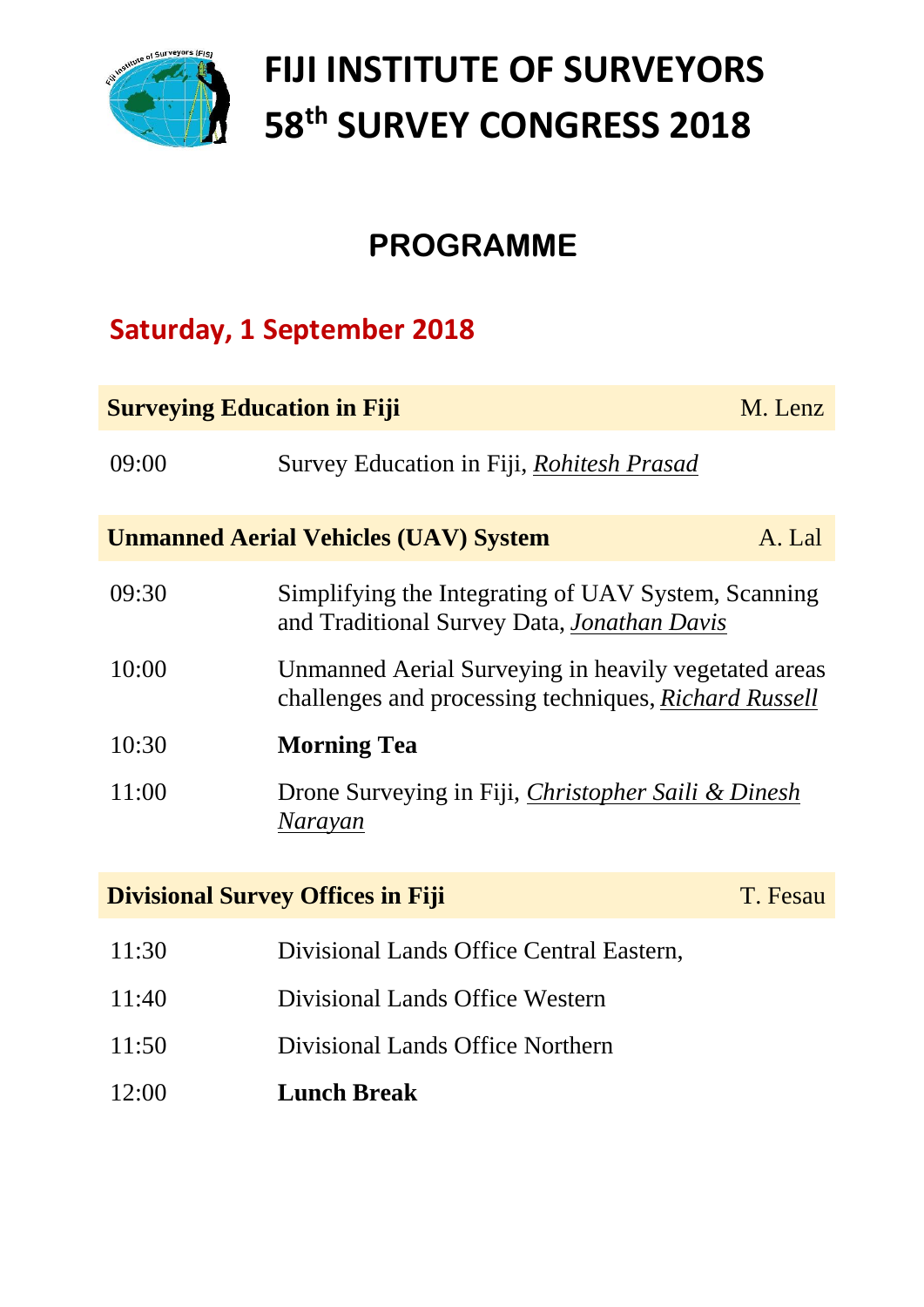### **Surveying & Engineering**

| 13:00 | Survey as-built, <i>Charlie Latchford</i>                                 |
|-------|---------------------------------------------------------------------------|
| 13:30 | Surveying and River Modelling, <i>Dylan Revel</i>                         |
| 14:00 | Time line of 12d Model, <i>Lee Gregory</i>                                |
| 14:30 | Benefits of airborne and terrestrial mobile LiDAR,<br><b>Andy Burrell</b> |
| 15:00 | <b>Short Break</b>                                                        |

**Discussion Forum (Panel)** Rapporteur: R. Prasad

**Closing Remarks** M. Lenz